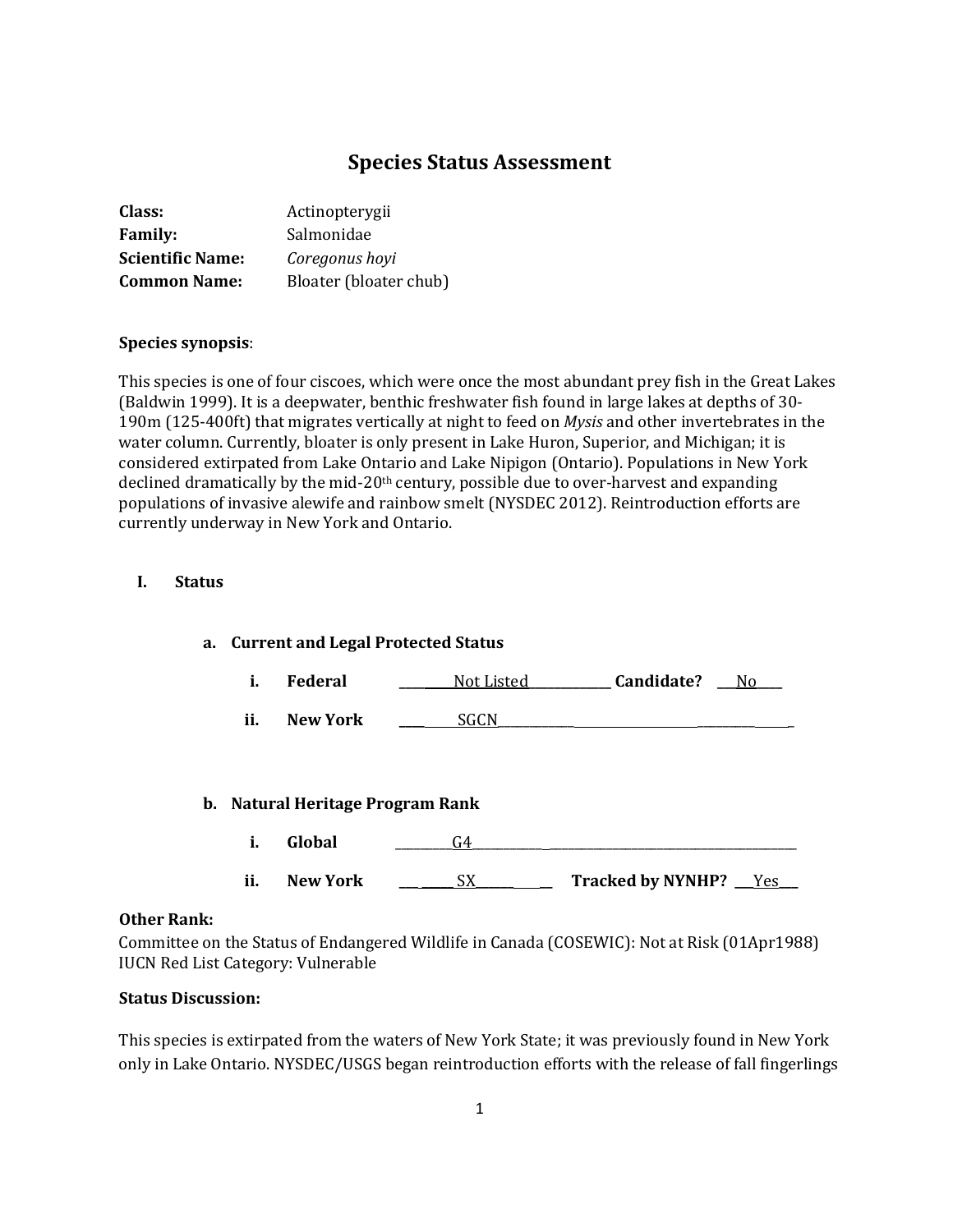in Lake Ontario during the fall of 2012; efforts will continue in 2013-2014 by NYSDEC/USGS and officials in Ontario.

# **II. Abundance and Distribution Trends**

## **a. North America**

- **i. Abundance \_\_\_\_\_ declining \_\_\_\_\_increasing \_\_X\_\_\_ stable \_\_\_\_\_unknown**
- **ii. Distribution:**
	- **\_\_\_\_\_ declining \_\_\_\_\_increasing \_\_X\_\_\_ stable \_\_\_\_\_unknown**

Time frame considered: \_\_\_\_Past 10 years (NatureServe 2012)\_\_\_\_\_\_\_\_\_\_\_\_\_\_\_\_\_\_\_\_\_

- **b. Regional** 
	- **i. Abundance**

**\_\_\_\_\_ declining \_\_\_\_\_increasing \_\_X\_\_ stable \_\_\_\_\_\_unknown**

**ii. Distribution:**

**\_\_\_\_\_ declining \_\_\_\_\_increasing \_\_X\_\_ stable \_\_\_\_\_\_ unknown**

**Regional Unit Considered: \_\_\_**Great Lakes**\_\_\_\_\_\_\_\_\_\_\_\_\_\_\_\_\_\_\_\_\_\_\_\_\_\_\_\_\_\_\_\_\_\_\_\_\_\_\_\_ Time Frame Considered:** Past 10 years (NatureServe 2012)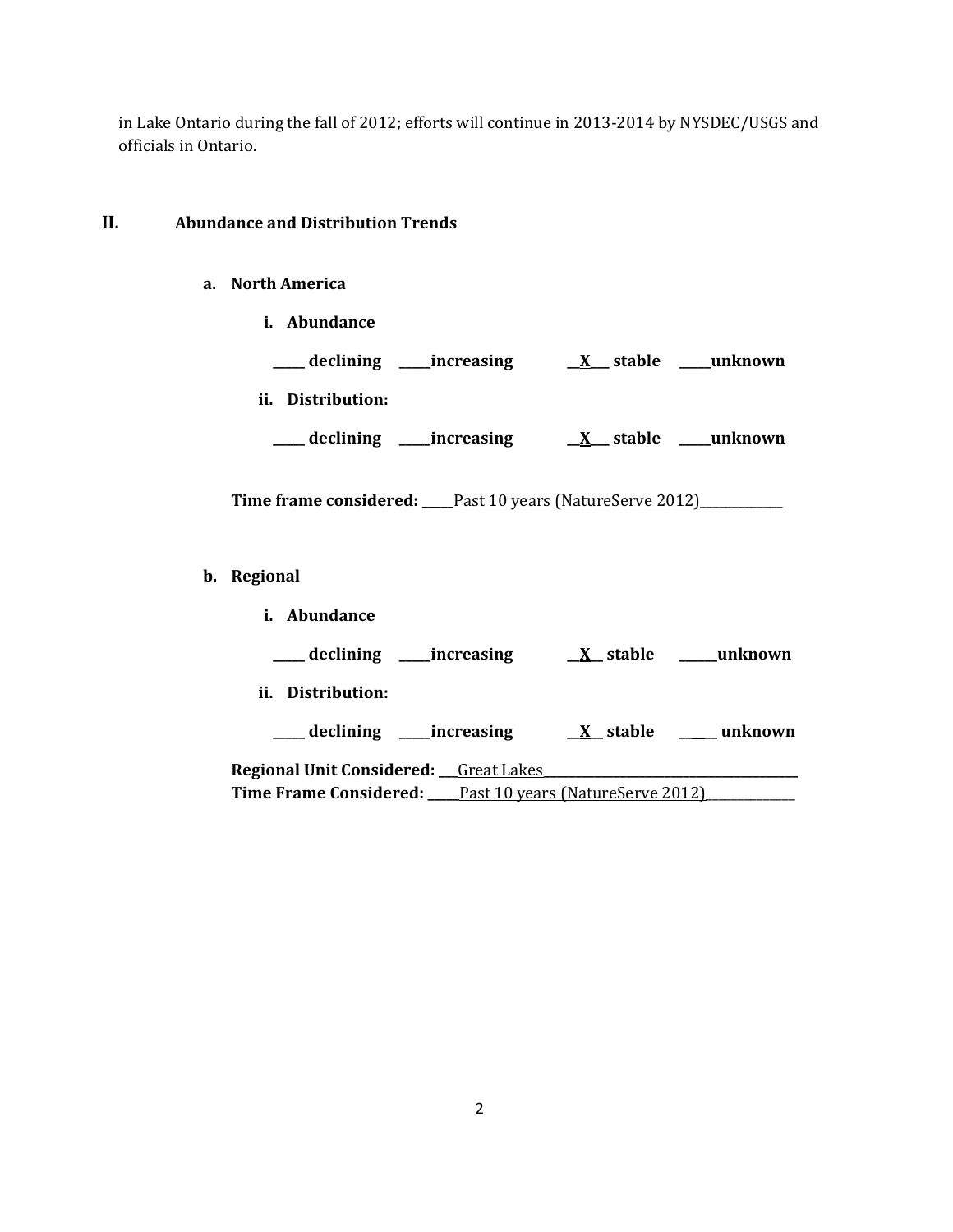**c. Adjacent States and Provinces**

| <b>CONNECTICUT</b>                                      | Not Present $X$    | No data $\frac{1}{\sqrt{1-\frac{1}{2}}\cdot\frac{1}{\sqrt{1-\frac{1}{2}}}}$ |
|---------------------------------------------------------|--------------------|-----------------------------------------------------------------------------|
| <b>MASSACHUSETTS</b>                                    | Not Present $X$    | No data $\_\_\_\_\_\_\_\_\_\_\_\_\_\_\_\_\_\_\_\_\_\_\_\_\_\_\_\_\_\_\_\_$  |
| <b>NEW JERSEY</b>                                       | Not Present $X$    | No data $\_\_\_\_\_\_\_\_\_\_\_\_\$                                         |
| <b>PENNSYLVANIA</b>                                     | Not Present $X$    | No data $\_\_\_\_\_\_\_\_\_\_\_\_\_\_\_\_\_\_\_\_\_\_\_\_\_\_\_\_\_\_\_$    |
| <b>QUEBEC</b>                                           | Not Present $X$    |                                                                             |
| <b>VERMONT</b>                                          | Not Present $X$    | No data $\_\_$                                                              |
|                                                         |                    |                                                                             |
| <b>ONTARIO</b>                                          | Not Present ______ | No data $\_\_\_\_\_\_\_\_\_\_\_\_\$                                         |
| i. Abundance                                            |                    |                                                                             |
|                                                         |                    |                                                                             |
| ii. Distribution:                                       |                    |                                                                             |
|                                                         |                    | ___ declining ____increasing _____ <u>X__</u> stable ____unknown            |
| Time frame considered: Past 10 years (NatureServe 2012) |                    |                                                                             |
|                                                         |                    |                                                                             |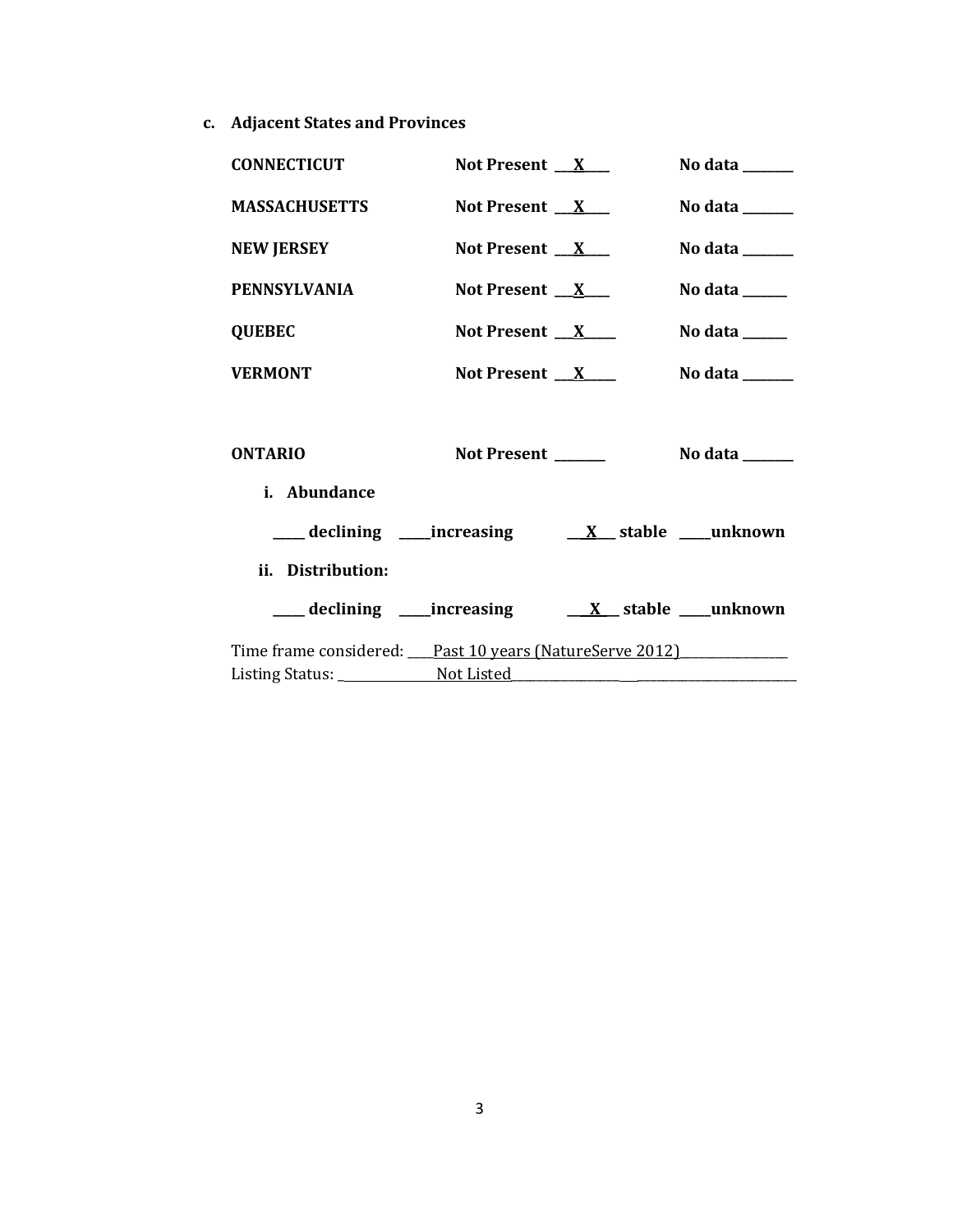| d. NEW YORK                                                          |  | No data |
|----------------------------------------------------------------------|--|---------|
| i. Abundance                                                         |  |         |
| $\underline{X}$ declining ____ increasing _____ stable _____ unknown |  |         |
| ii. Distribution:                                                    |  |         |
| $\underline{X}$ declining ___ increasing ___ stable ____ unknown     |  |         |
| Time frame considered: $\underline{\hspace{1cm}1950}$ – present      |  |         |

### **Monitoring in New York.**

NYSDEC/USGS Lake Ontario spring and fall bottom trawling, and fall gillnetting.

## **Trends Discussion:**

The bloater has been extirpated from Lake Ontario; the last known fish was collected in 1983. Secure populations can still be found in Lakes Michigan, Huron, and Superior (Smith 1985, NatureServe 2012). In 2012 the NYSDEC, working with the USGS, released juvenile bloaters into Lake Ontario to try to re-establish the species (NYSDEC 2012, S. LaPan, personal communication).



**Figure 1**: Conservation status of bloater in North America (NatureServe 2012).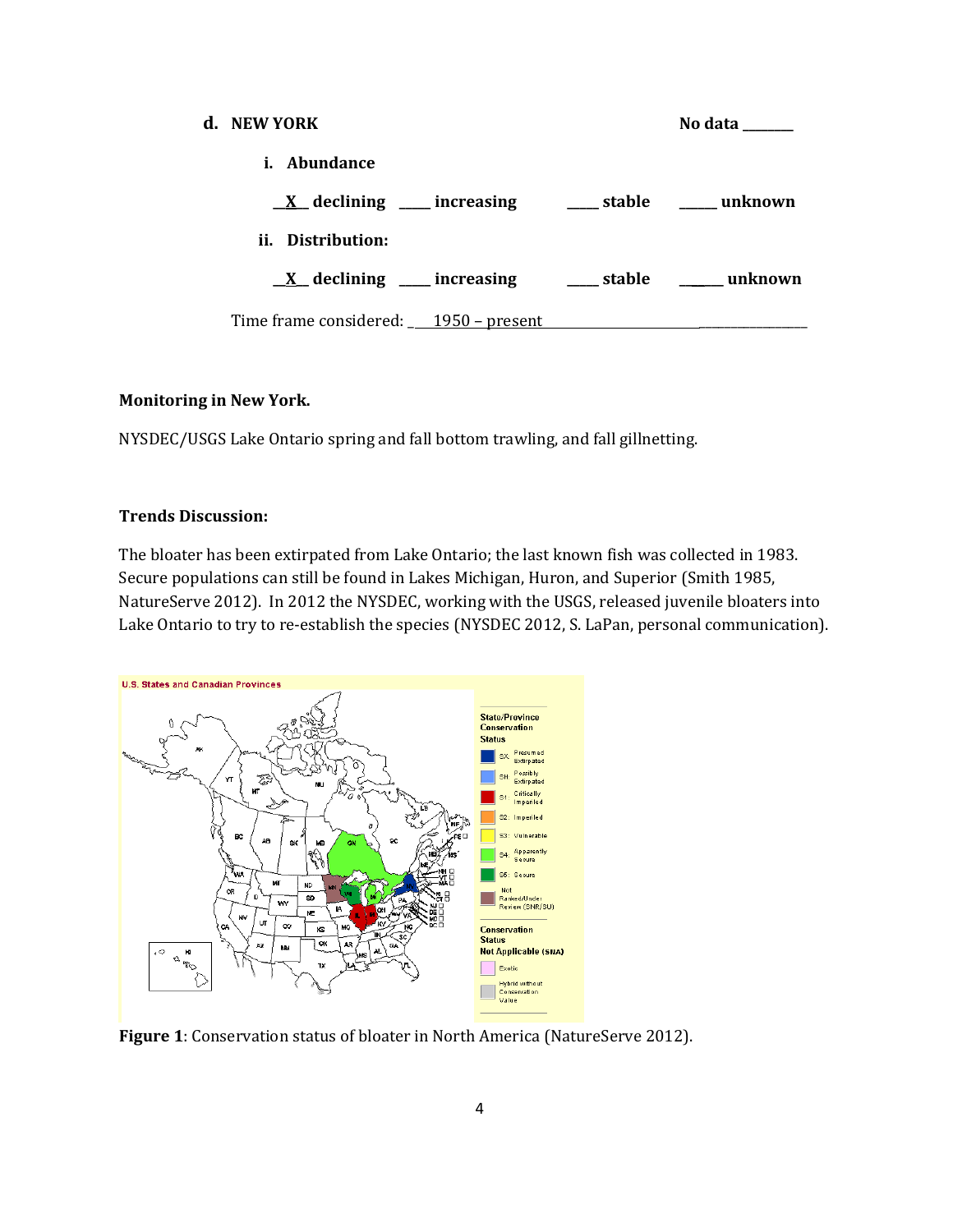

**Figure 2**: Distribution of bloater in the United States (NatureServe 2012).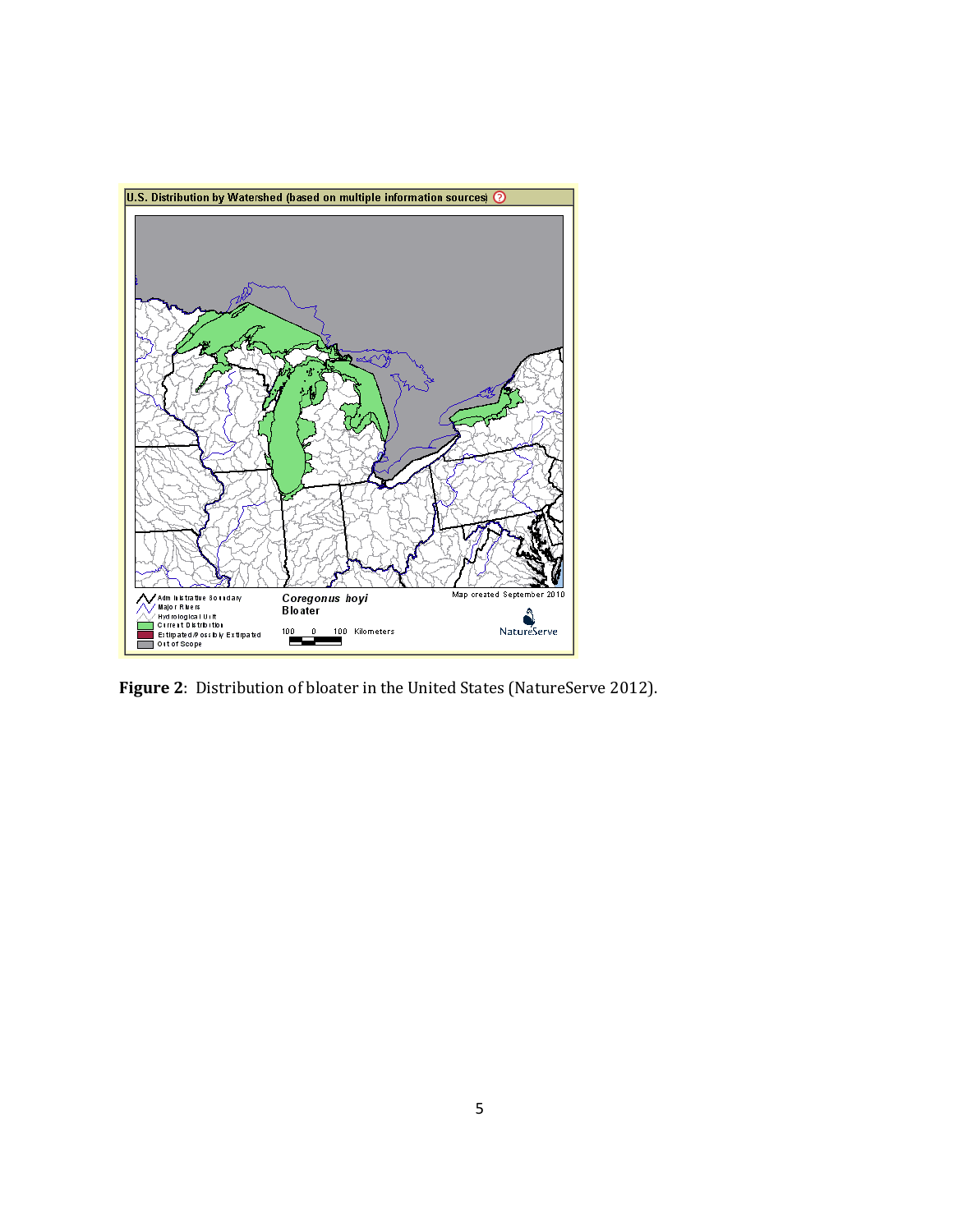**III. New York Rarity, if known:**

| Historic      | # of Animals | # of Locations | % of State |
|---------------|--------------|----------------|------------|
| prior to 1970 |              |                |            |
| prior to 1980 |              |                |            |
| prior to 1990 |              |                |            |

### **Details of historic occurrence:**

Historically, bloaters were present in New York only in Lake Ontario, distributed throughout the lake.

| Current | # of Animals | # of Locations | % of State |
|---------|--------------|----------------|------------|
|         | ________     |                | ________   |

## **Details of current occurrence:**

There are currently no self-sustaining populations of bloater in New York. It is suspected that the bloater is extirpated from Lake Ontario since the last collected specimen was found in 1983 (Miller et al. 1990, Baldwin 1999, NYSDEC 2012). The distribution map for the Great Lakes (Figure 2) shows Lake Ontario as a part of the current distribution, however this was incorrect in 2010. Bloater fall fingerlings (1,200) were released by NYSDEC/USGS in 2012 near Oswego, NY. Larger stockings are planned in 2013-2014 by NYSDEC/USGS and Ontario.

## **New York's Contribution to Species North American Range:**

| % of NA Range in New York | <b>Classification of New York Range</b> |
|---------------------------|-----------------------------------------|
| $\frac{100}{2}$ (endemic) | Core                                    |
| 76-99                     | Peripheral                              |
| 51-75                     | $\underline{X}$ Disjunct                |
| $-26-50$                  | Distance to core population:            |
| $1 - 25$                  | $\sim$ 200 miles                        |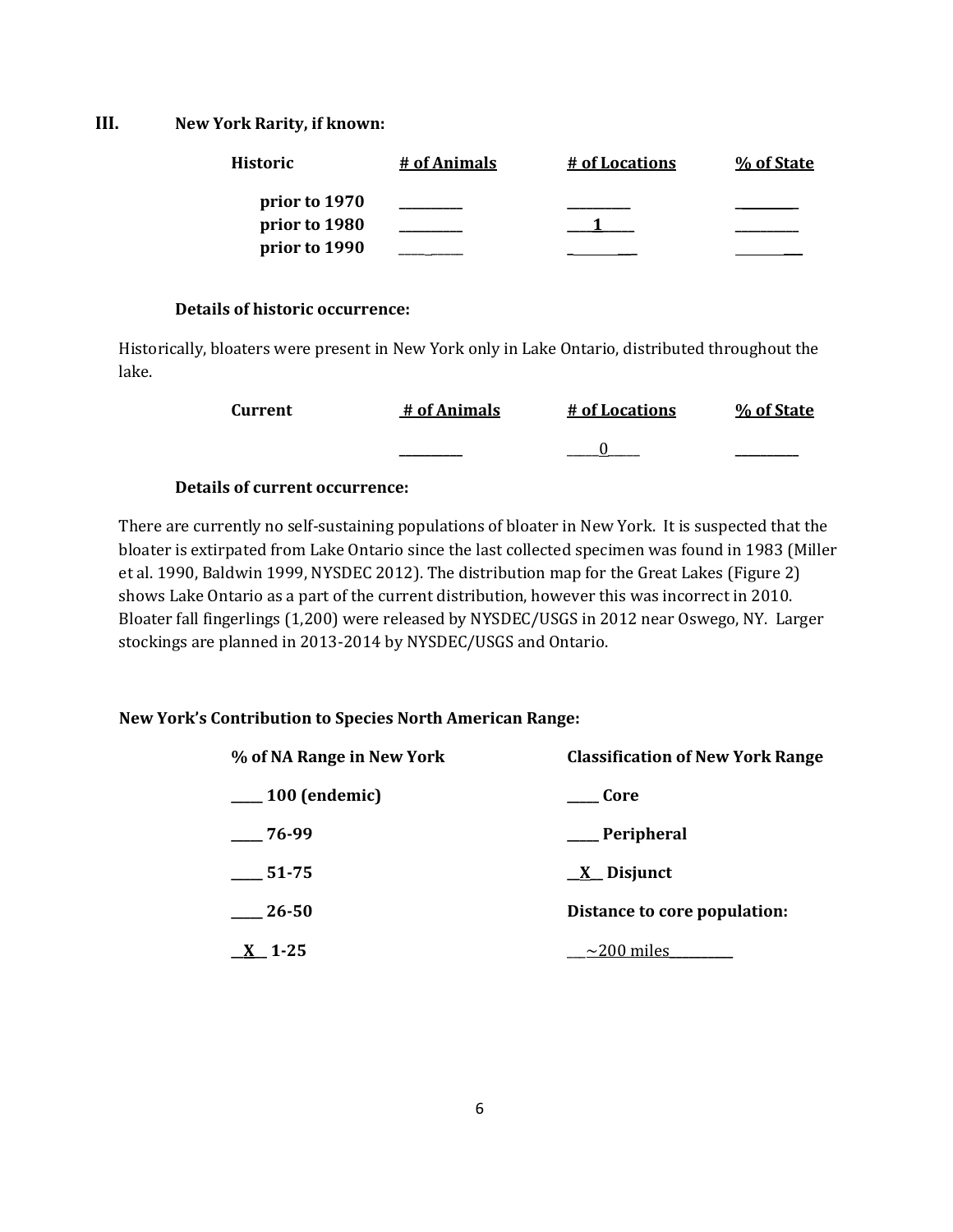# **IV. Primary Habitat or Community Type:**

- 1. Summer-stratified Monomictic Lake
- 2. Benthic
- 3. Great Lakes Deepwater Community

## **Habitat or Community Type Trend in New York:**

| <b>Declining</b>           | X Stable | Increasing     | Unknown                |
|----------------------------|----------|----------------|------------------------|
|                            |          |                |                        |
| <b>Habitat Specialist?</b> | X Yes    | No.            | (deepwater specialist) |
| <b>Indicator Species?</b>  | Yes      | N <sub>0</sub> |                        |

## **Habitat Discussion:**

The bloater is found in deep water of large lakes usually at depths of 30-190 meters (NatureServe 2012). Spawning occurs on the bottom usually at about 50-100 meters (NatureServe 2012). It preys mainly on crustaceans, including zooplankton and crustaceans on or near the bottom (NatureServe 2012).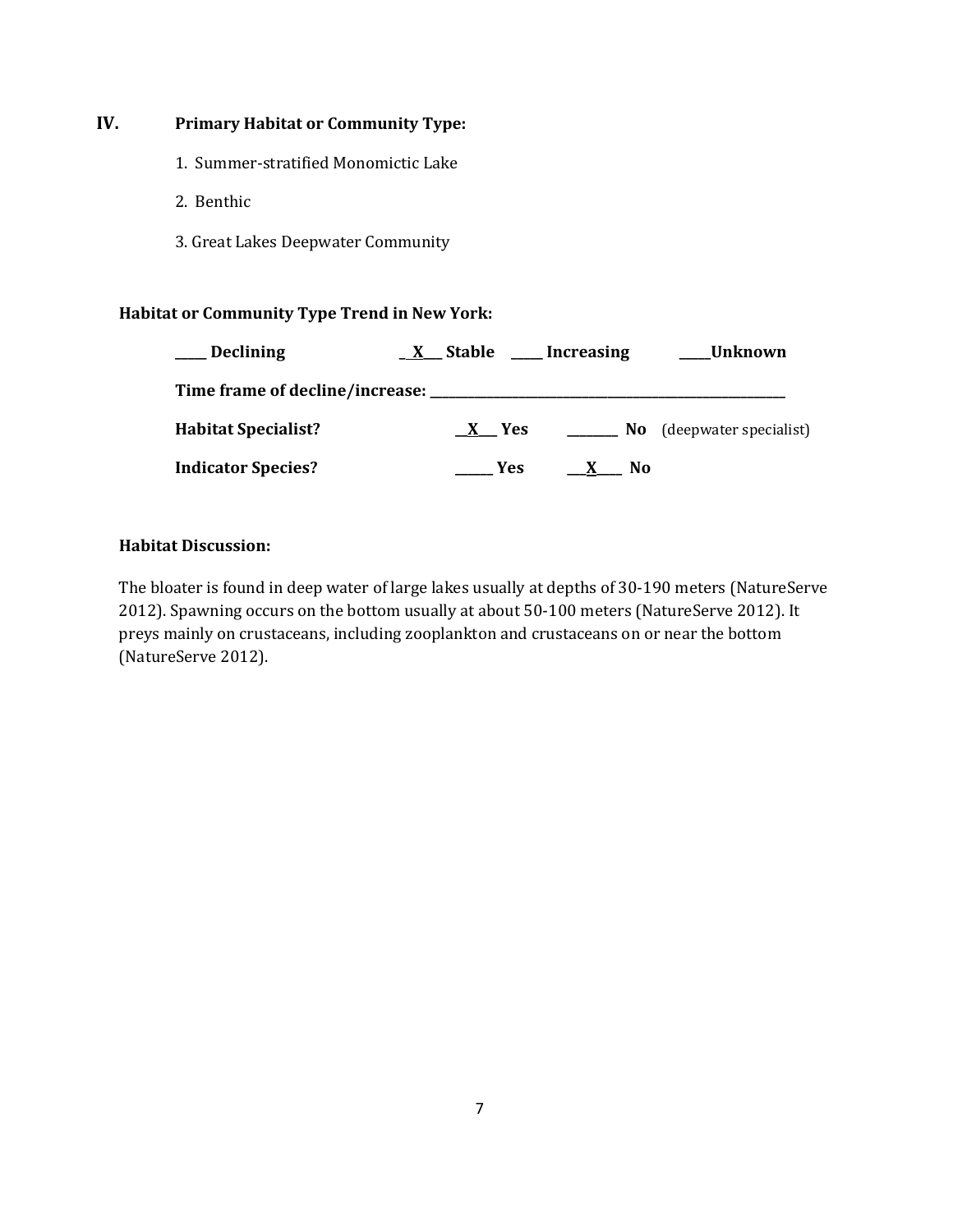**V. New York Species Demographics and Life History**

**\_\_\_X\_\_\_ Breeder in New York**

**\_\_X\_\_\_ Summer Resident**

**\_\_X \_\_ Winter Resident**

**\_\_\_\_\_ Anadromous**

**\_\_\_\_\_ Non-breeder in New York**

**\_\_\_\_\_ Summer Resident**

**\_\_\_\_\_ Winter Resident**

**\_\_\_\_\_ Catadromous**

**\_\_\_\_\_ Migratory only**

**\_\_\_\_\_Unknown**

## **Species Demographics and Life History Discussion:**

Bloaters average in length from 200-250 mm depending on the lake (Scott and Crossman 1973). They spawn mostly during the fall and winter months in depths from 36-91 m over all bottom types and eggs take about four months to hatch (Scott and Crossman 1973). A fish reached sexual maturity in Lake Ontario in two or three years (Stone 1947). Bloaters were approximately 144 mm in one year and 161 mm by year two (Pritchard 1931). According to Emery and Brown (1978), "A 241-mm female in Lake Michigan contained 3,230 eggs; a 305-mm female contained 18,678 eggs."

## **VI. Threats:**

For any bloater populations in Lake Ontario the major threat is competition with the invasive alewife and rainbow smelt, established species that utilize the same food source as bloaters (Miller et al. 1990, Baldwin 1999). The bloater may also be a host species to the lamprey which may cause mortality (Miller et al. 1990). Although it is not a highly prized game species, the bloater is a viable fishery in other Great Lakes and overfishing contributed to their decline in Lake Ontario in the early 20th century (Baldwin 1999) however commercial fishing effort in Lake Ontario is currently low and limited to the eastern basin.

## **Are there regulatory mechanisms that protect the species or its habitat in New York?**

**\_\_\_\_\_\_\_ No \_\_\_\_\_ Unknown**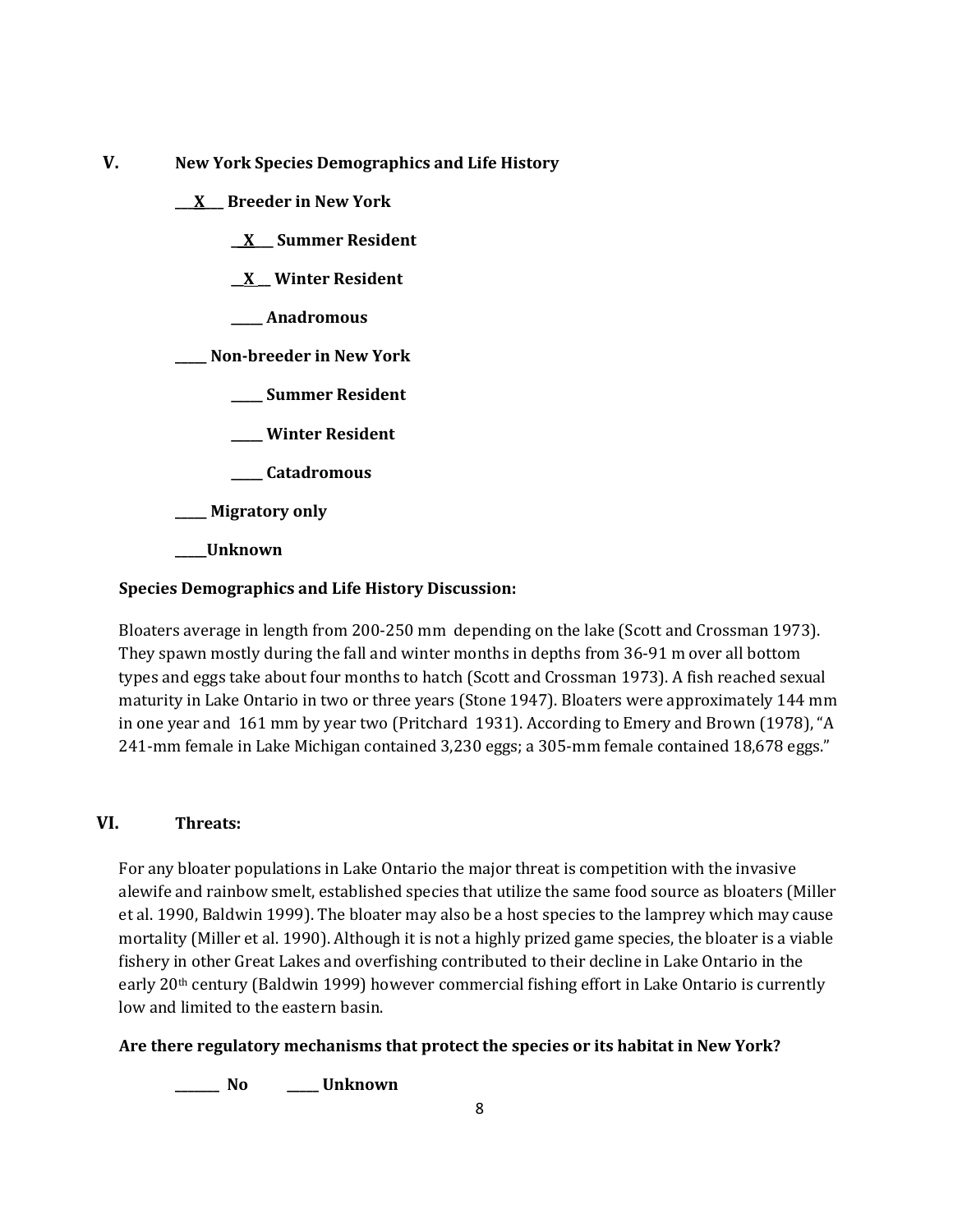### **\_\_\_X\_\_\_ Yes**

Fishing regulations are possible but currently there are none for cisco in New York.

The Protection of Waters Program provides protection for rivers, streams, lakes, and ponds under Article 15 of the NYS Conservation Law.

# **Describe knowledge of management/conservation actions that are needed for recovery/conservation, or to eliminate, minimize, or compensate for the identified threats:**

NYSDEC began stocking the bloater in an attempt to diversify prey species populations in Lake Ontario. In November of 2012, 1,200 fish were released ranging from 1-6 grams (NYSDEC 2012, S. LaPan, personal communication). In the spring of 2013, the Ontario Ministry of Natural Resources (OMNR) plans to release approximately 20,000 large fish (>8 grams) (S. LaPan, personal communication). During the winter of 2012-13, egg collection on Lake Michigan provided the USGS Tunison Lab with about 57,000 eggs and the OMNR with 455,000 eggs for future stocking efforts (S. LaPan, personal communication).

| <b>Conservation Actions</b>       |                                     |  |
|-----------------------------------|-------------------------------------|--|
| <b>Action Category</b>            | Action                              |  |
| Land/Water Management             | Habitat/Natural Process Restoration |  |
| <b>Species Management</b>         | Species Recovery                    |  |
| Species Management                | <b>Species Reintroduction</b>       |  |
| <b>External Capacity Building</b> | Alliance & Partnership Development  |  |

Conservation actions following IUCN taxonomy are categorized in the following table.

The Comprehensive Wildlife Conservation Strategy (NYSDEC 2005) includes recommendations for the following actions for species in the extirpated fishes group, which includes the bloater.

## **Habitat monitoring:**

Inventories will be completed in all areas where restoration might be practical.

#### **Relocation/reintroduction:**

Re-establish, if feasible, populations of those endangered fish species now believed to be extirpated from New York.